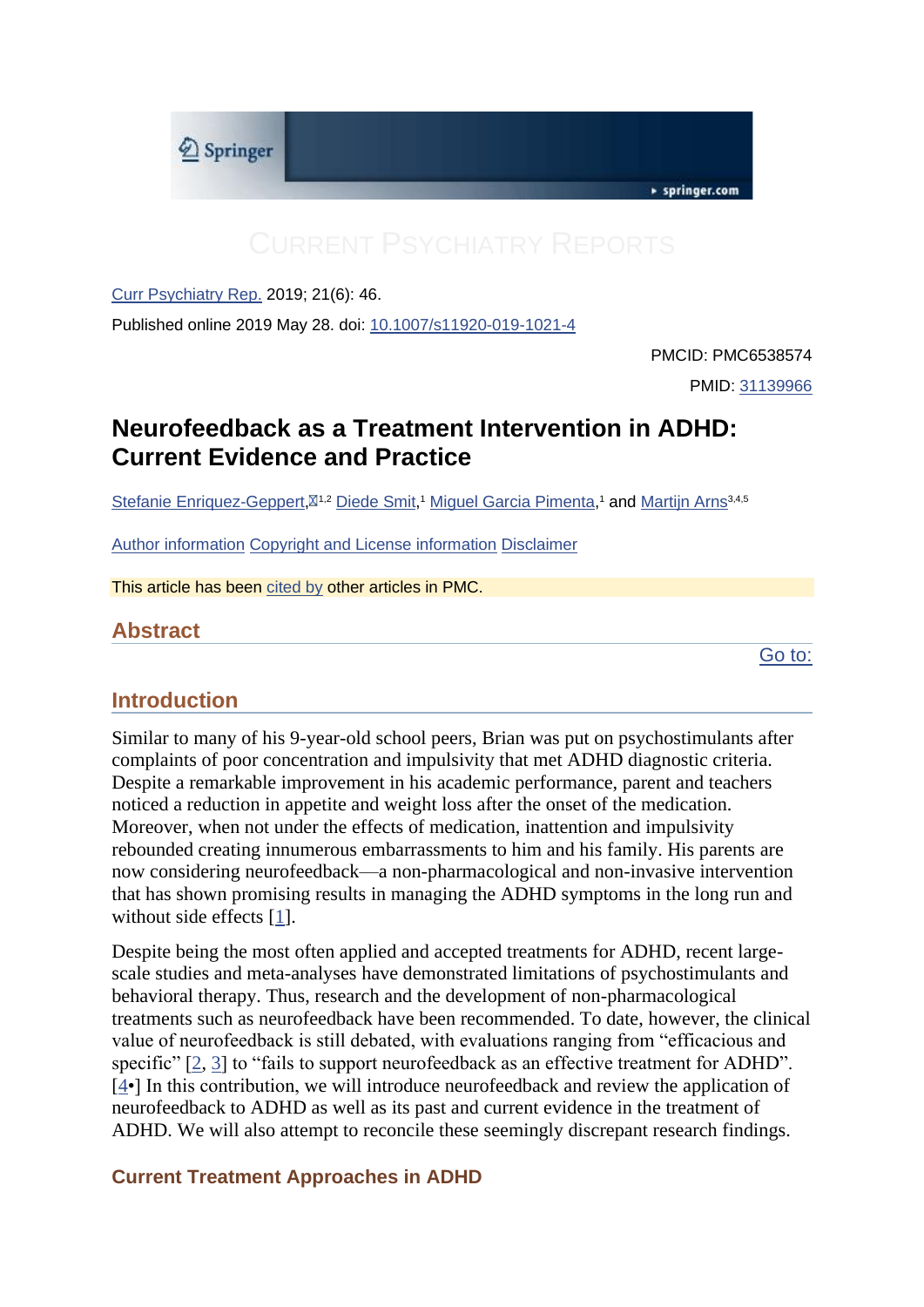Several guidelines exist for the diagnosis and treatment of children who have or are suspected of having ADHD. Among these are international, national, and various regional guidelines for general practitioners. Additionally, there are guidelines for youth aid and youth protective services.

Traditionally, the treatment of ADHD consists of pharmacotherapy, often complemented by behavioral therapy based on parent management training and mediation training for parents and teachers [\[5\]](https://www.ncbi.nlm.nih.gov/pmc/articles/PMC6538574/#CR5). Additionally, classroom interventions, academic interventions, and peer-related interventions are being used as psychosocial therapeutic approaches [\[6\]](https://www.ncbi.nlm.nih.gov/pmc/articles/PMC6538574/#CR6). Regarding pharmacotherapy, the administration of methylphenidate is often the method of choice (e.g., Ritalin, Concerta, Equasym, Medikinet); however, D-amphetamine, as well as non-psychostimulants, such as atomoxetine and guanfacine, are prescribed too [\[7\]](https://www.ncbi.nlm.nih.gov/pmc/articles/PMC6538574/#CR7). Over the past years, the Multimodal Treatment Study of Children with ADHD and follow-up studies (the so-called MTA studies) have provided ample research regarding stimulant medication, behavioral treatments, their combination, and self-chosen community care. Results demonstrate that both stimulant medication and a combined treatment had a clear clinical benefit in the short term, but on the long-term group differences attenuate, as assessed after 24 months, as well as after 6 and 8 years [\[8\]](https://www.ncbi.nlm.nih.gov/pmc/articles/PMC6538574/#CR8). These findings, in combination with studies indicating the potential side effects of pharmacotherapy [\[9•](https://www.ncbi.nlm.nih.gov/pmc/articles/PMC6538574/#CR9), [10\]](https://www.ncbi.nlm.nih.gov/pmc/articles/PMC6538574/#CR10), partial drug response [\[7\]](https://www.ncbi.nlm.nih.gov/pmc/articles/PMC6538574/#CR7), and the time and cost intensiveness of combining treatments due to the involvement of multiple professionals [\[6\]](https://www.ncbi.nlm.nih.gov/pmc/articles/PMC6538574/#CR6), have resulted in a growing interest into the development of alternative non-pharmacological treatments in ADHD.

For instance, computerized cognitive–based training approaches (e.g., working-memory and attention training) aim to reduce ADHD core symptoms and tackle neuropsychological functioning. Research into this topic is still in the early stages and more controlled studies regarding the effects on ADHD core symptoms are required [\[11\]](https://www.ncbi.nlm.nih.gov/pmc/articles/PMC6538574/#CR11). Another alternative treatment method for ADHD which is already more extensively studied in the past is neurofeedback. In the following paragraphs, we will (i) introduce neurofeedback, (ii) present standard protocols for ADHD, (iii) review the past and current evidence in the treatment of ADHD, and (iv) depict the current status of institutional and professional regulation of the clinical implementation of neurofeedback.

#### **Definition, History, and Mechanism of Action of Neurofeedback**

Despite the recent popularity of neuromodulation techniques, neurofeedback is for the most part still an unknown territory. Neurofeedback is based on a brain-computer interface (BCI) and is implemented by a software system and a processing pipeline, altogether consisting of five elements (Fig. [1\)](https://www.ncbi.nlm.nih.gov/pmc/articles/PMC6538574/figure/Fig1/) [\[12•](https://www.ncbi.nlm.nih.gov/pmc/articles/PMC6538574/#CR12)]. Neurofeedback measures the participant's own brain activity, which is pre-processed (steps 1 and 2). Pre-selected brain parameters (a specific frequency band or a brain potential) are calculated online (step 3) and translated to signals that are fed back to the user in real time (step 4). Thus, selected features of brain activity are made perceivable for the participant. Through this feedback, the participant (step 5) can learn to self-regulate his own brain activity to directly alter the underlying neural mechanism of cognition and behavior.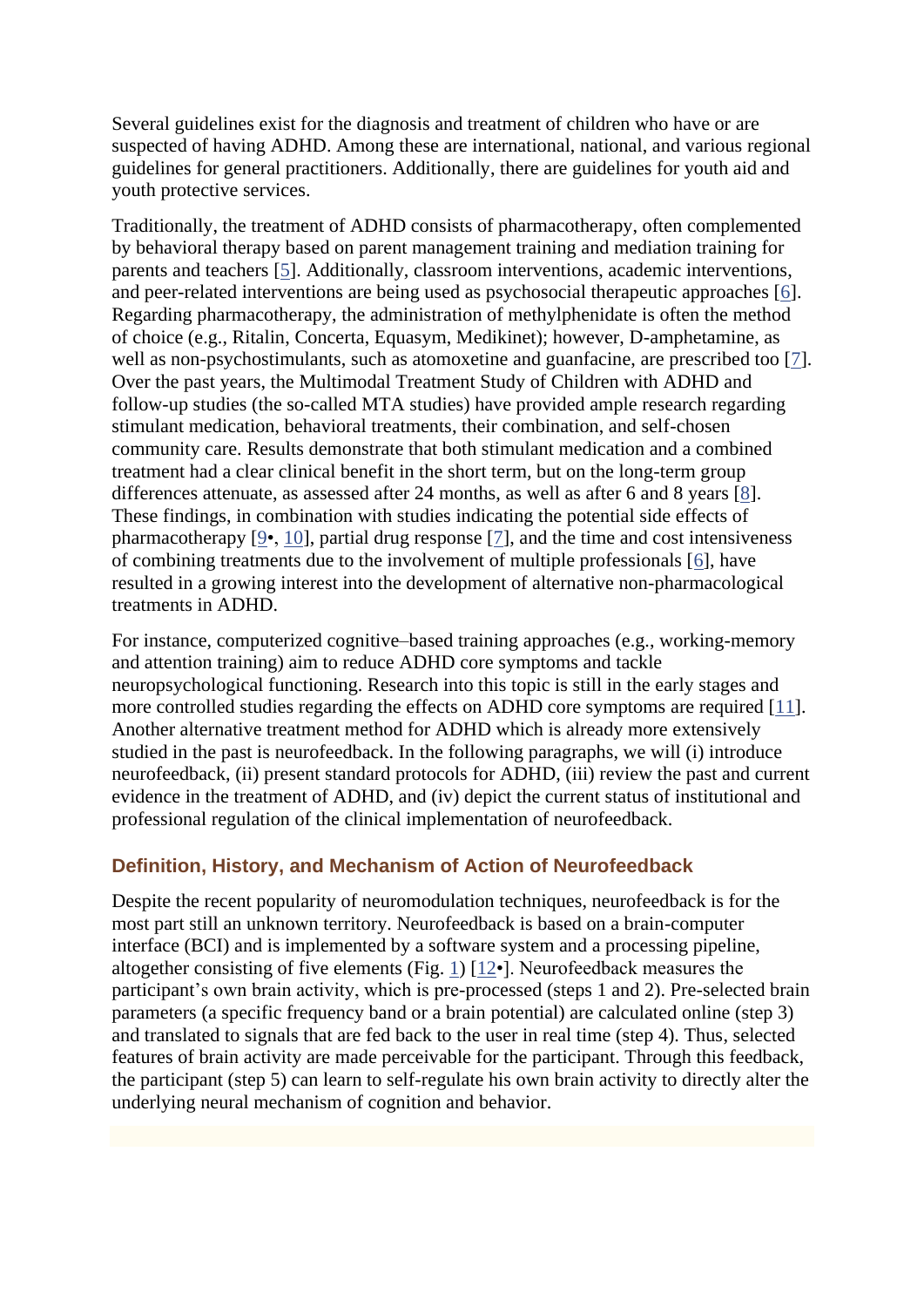

#### [Fig. 1](https://www.ncbi.nlm.nih.gov/pmc/articles/PMC6538574/figure/Fig1/)

Overview neurofeedback: neurofeedback pipeline and three areas of neurofeedback application. The pipeline includes the five most important processing steps and parts of a neurofeedback system

It has been proposed that neurofeedback is based on principles of operant conditioning and procedural skills learning. Due to these learning mechanisms, neuroplasticity is expected to take place during neurofeedback training either via Hebbian plasticity or anti-Hebbian/homeostatic plasticity. Such intrinsic regulatory mechanisms are believed to prevent extreme states of brain activity, such as pathologically high or low synaptic strengths or oscillatory states; for further reading, see [\[13•](https://www.ncbi.nlm.nih.gov/pmc/articles/PMC6538574/#CR13)].

Nowadays, neurofeedback is used in three ways: (i) as a therapeutic tool to normalize deviating brain activity and treat neurocognitive disorders, (ii) as a so-called peak performance training to enhance cognitive performance in healthy participants, and (iii) as an experimental method to investigate the causal role of neural oscillations in cognition and behavior. More precisely, the neurofeedback research is dominated by two streams: clinical research and neuroscientific inspired research, which is mainly based on recent methodological and technical innovations, as well as on an increasing knowledge about the neural correlates of behavior and cognition. Some examples of recently developed EEG neurofeedback protocols are the upregulation or downregulation of high alpha [\[14,](https://www.ncbi.nlm.nih.gov/pmc/articles/PMC6538574/#CR14) [15\]](https://www.ncbi.nlm.nih.gov/pmc/articles/PMC6538574/#CR15), the upregulation of frontal beta [\[16\]](https://www.ncbi.nlm.nih.gov/pmc/articles/PMC6538574/#CR16), and frontal midline theta [\[17\]](https://www.ncbi.nlm.nih.gov/pmc/articles/PMC6538574/#CR17), but also neurofeedback protocols using fMRI neurofeedback [\[18•](https://www.ncbi.nlm.nih.gov/pmc/articles/PMC6538574/#CR18)].

Historically, neurofeedback dates back to the initial discovery of the human electroencephalogram (EEG) by Hans Berger. Only 6 years after this breakthrough, two French researchers—Gustave Durup and Alfred Fessard—first reported that the EEG alpha rhythm could be subject to classical conditioning [\[19\]](https://www.ncbi.nlm.nih.gov/pmc/articles/PMC6538574/#CR19), which is thought to be one of the basic premises of neurofeedback. This initial observation was followed up by more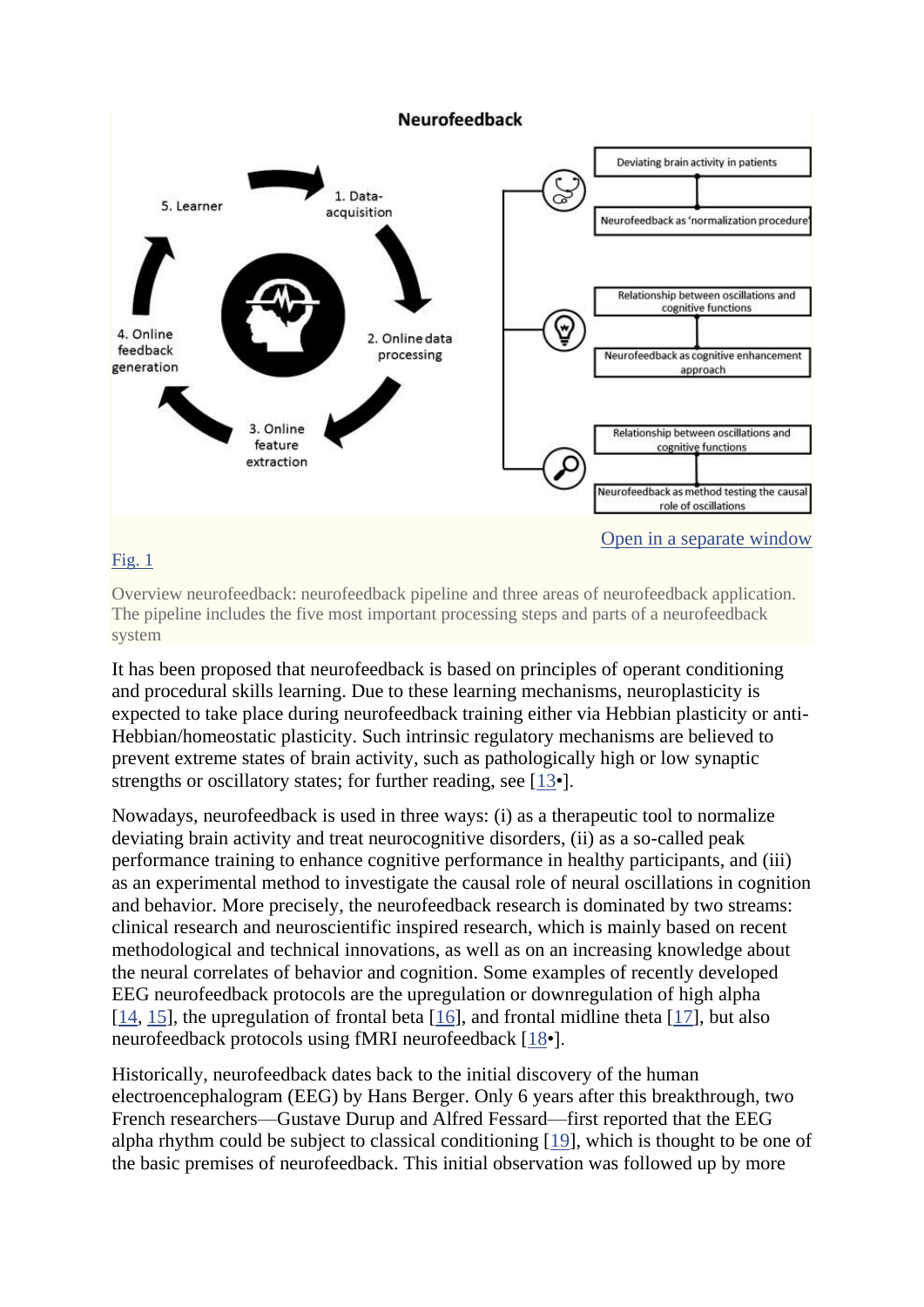systematic studies in the early 1940s that further demonstrated all of the Pavlovian types of conditioned responses could be demonstrated on the "EEG alpha blocking response". [\[20\]](https://www.ncbi.nlm.nih.gov/pmc/articles/PMC6538574/#CR20) In a follow-up study, Jasper and Shagass [\[21\]](https://www.ncbi.nlm.nih.gov/pmc/articles/PMC6538574/#CR21) investigated further whether participants could also exert voluntary control over this alpha blocking response. In this study, they had participants press a button, which would switch the lights on and off, and use subvocal verbal commands when pressing the button, (e.g., "Block" when pressing the button and "Stop" when releasing the button). After five sessions, the subject was able to voluntarily suppress alpha activity, while the lights were off (a condition where normally synchronous alpha would be present). Despite these early developments, it was only in the 1970s that these same principles were applied more systematically, and the first clinical implications were described in the literature. These developments were motivated by the discovery of the anticonvulsant effects of sensori-motor rhythm (SMR) neurofeedback in cats [\[22\]](https://www.ncbi.nlm.nih.gov/pmc/articles/PMC6538574/#CR22) and subsequently humans [\[23\]](https://www.ncbi.nlm.nih.gov/pmc/articles/PMC6538574/#CR23). The presumed role of SMR modulation on motor behavior was followed by the first demonstrations of the positive effects of SMR neurofeedback in hyperkinetic disorder [\[24\]](https://www.ncbi.nlm.nih.gov/pmc/articles/PMC6538574/#CR24). Around the same 1960–1970 period, the first report of voluntary control over a slow brain potential called the contingent negative variation (CNV) or "bereitschaftspotential" (readiness potential, due to the property of this potential to emerge when preparing for action, e.g., when waiting in front of a traffic light) was reported [\[25\]](https://www.ncbi.nlm.nih.gov/pmc/articles/PMC6538574/#CR25), which laid the foundation of another wellknown neurofeedback approach, namely of slow cortical potential (SCP) neurofeedback. The first application of SCP neurofeedback in ADHD was reported in 2004 [\[26\]](https://www.ncbi.nlm.nih.gov/pmc/articles/PMC6538574/#CR26). The initial findings described above as SMR and TBR neurofeedback resulted into what we currently known as "frequency band neurofeedback."

[Go to:](https://www.ncbi.nlm.nih.gov/pmc/articles/PMC6538574/)

#### **Standard Protocols with ADHD**

Theta/beta (4–7 Hz/12–21 Hz) ratio (TBR) neurofeedback strives to decrease theta and/or increase beta power in central and frontal locations. This protocol directly targets important electrophysiological characteristics such as high theta/beta ratios, high theta power, and/or low beta power commonly observed in children (for a review, see [\[27\]](https://www.ncbi.nlm.nih.gov/pmc/articles/PMC6538574/#CR27)) and adults with ADHD [\[28](https://www.ncbi.nlm.nih.gov/pmc/articles/PMC6538574/#CR28)[–30\]](https://www.ncbi.nlm.nih.gov/pmc/articles/PMC6538574/#CR30). Recent randomized controlled trials suggest that 30 to 40 sessions of TBR neurofeedback were as effective as methylphenidate in reducing inattentive and hyperactivity symptoms and were even associated with superior posttreatment academic performance [\[31,](https://www.ncbi.nlm.nih.gov/pmc/articles/PMC6538574/#CR31) [32\]](https://www.ncbi.nlm.nih.gov/pmc/articles/PMC6538574/#CR32). It has been proposed that the effects of TBR neurofeedback on ADHD might be explained by the learned self-regulation of attention [\[33\]](https://www.ncbi.nlm.nih.gov/pmc/articles/PMC6538574/#CR33) as evidenced by enhanced amplitude of endogenous evoked-related potentials such as the P300 [\[34\]](https://www.ncbi.nlm.nih.gov/pmc/articles/PMC6538574/#CR34). However, more neuroscientific evidence is needed to determine the specific mechanisms by which TBR neurofeedback might impact cognitive functioning in ADHD.

SMR neurofeedback training over the sensori-motor strip (predominantly in the central right hemispheric region) was first applied to ADHD children by Lubar and colleagues [\[24,](https://www.ncbi.nlm.nih.gov/pmc/articles/PMC6538574/#CR24) [35\]](https://www.ncbi.nlm.nih.gov/pmc/articles/PMC6538574/#CR35), based on the functional association of the sensori-motor rhythm with behavioral inhibition and the promising results in reducing cortical excitability in epileptics obtained by Sterman, MacDonald, and Stone [\[36\]](https://www.ncbi.nlm.nih.gov/pmc/articles/PMC6538574/#CR36). Lubar's seminal studies revealed that the beneficial hyperactivity-reducing effects of a combined SMR/theta neurofeedback training were maintained after psychostimulants was withdrawn in hyperactive children.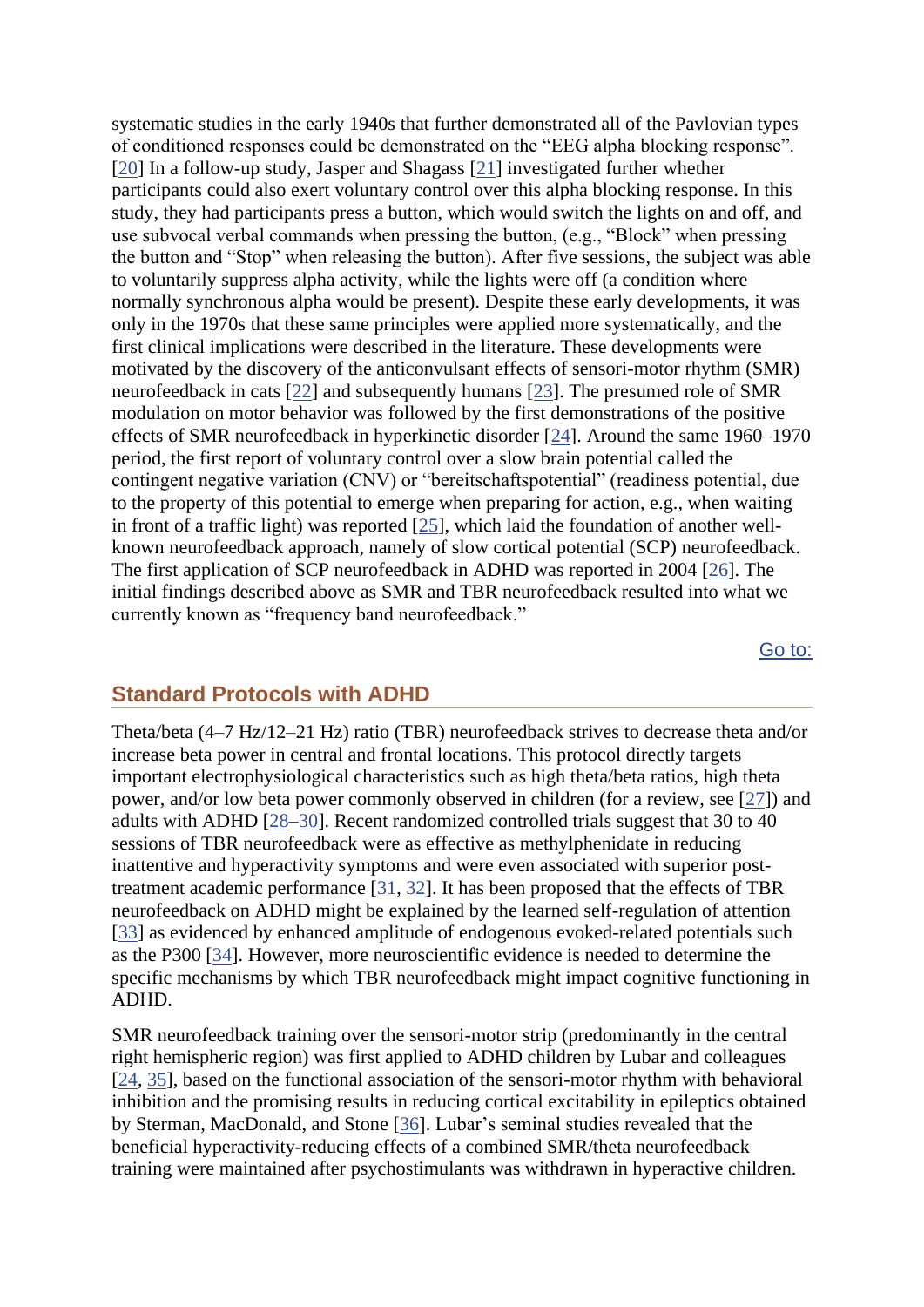Studies suggest that SMR neurofeedback training reduces inattentive and hyperactive/impulsive symptoms in ADHD children to the same extent as TBR training and comparable number of treatment sessions. However, the two protocols might achieve the same results through distinct mechanisms. Arns, Feddema, and Kenemans [\[37\]](https://www.ncbi.nlm.nih.gov/pmc/articles/PMC6538574/#CR37) provided evidence that ADHD patients trained with the SMR protocol showed decreased sleep onset latency (SOL) and improved sleep quality in comparison to those administered with TBR, midway treatment. A mediation analysis revealed that this normalized sleep mid-treatment was responsible for the improved inattention posttreatment. The improvements in ADHD symptoms following SMR training might hence be the result of the vigilance stabilization mediated by the regulation of the locus coeruleus noradrenergic system of which activation has been shown to impact the sleep spindle circuitry [\[38\]](https://www.ncbi.nlm.nih.gov/pmc/articles/PMC6538574/#CR38). This explanation seems to be in line with previous indications that patients with ADHD present delays in SOL [\[39\]](https://www.ncbi.nlm.nih.gov/pmc/articles/PMC6538574/#CR39) and that SMR training increases sleep spindle density and improves sleep quality in healthy adults [\[40\]](https://www.ncbi.nlm.nih.gov/pmc/articles/PMC6538574/#CR40).

Another standard protocol is the self-regulation of SCP [\[41,](https://www.ncbi.nlm.nih.gov/pmc/articles/PMC6538574/#CR41) [42•](https://www.ncbi.nlm.nih.gov/pmc/articles/PMC6538574/#CR42)•] after around 35 sessions. SCP neurofeedback is based on the learned self-regulation of cortical activation and inhibition which are associated with the electrical negativation and positivation of slow cortical electrical deflections respectively. These periodical shifts from electrical positivity to negativity have been described as a phasic tuning mechanism in the regulation of attention [\[43\]](https://www.ncbi.nlm.nih.gov/pmc/articles/PMC6538574/#CR43) as shown by the enhanced reaction time, stimulus detection, and short-term memory during the negative shift phase [\[44\]](https://www.ncbi.nlm.nih.gov/pmc/articles/PMC6538574/#CR44). Since SCP, of which the CNV is an example, are closely associated with preparatory motor responses with a maximal topographic representation in the motor areas, the vertex is usually the site of choice for training. Differently from TBR and SMR protocols which are typically unidirectional (i.e., instructions either require the participant to increase or decrease the power of the EEG parameter), the self-regulation of SCP usually involves the training in generating both cortical activation and inhibition. In the case of ADHD, the therapeutic focus is on promoting an increase in the firing probabilities of the underlying cortical areas (i.e., negativation). Another difference relative to frequency neurofeedback is that in SCP neurofeedback the learning trials are higher in number and considerably shorter in duration. Interestingly, it has been hypothesized that SCP might also be associated with improvements in sleep. The generation of slow oscillations, in particular negative slow direct current, shifts training during SCP neurofeedback, might exert control over the sleep spindle circuit and therefore facilitate the transition from wakefulness to sleep [\[45\]](https://www.ncbi.nlm.nih.gov/pmc/articles/PMC6538574/#CR45).

[Go to:](https://www.ncbi.nlm.nih.gov/pmc/articles/PMC6538574/)

## **Current Status of Efficacy of Standard Protocols for Neurofeedback in ADHD**

As with any emerging new treatments, knowledge of technical aspects of the treatment, proper standards, and education are crucial for appropriately evaluating the merits and pitfalls of neurofeedback. Unfortunately, the unfounded assumption that "neurofeedback = neurofeedback" is often made. Neurofeedback can differentially impact brain functioning depending on the kind protocol and implementation the same way as different pharmacological treatments do (e.g., antidepressants and analgesic drugs). As an illustration, neurofeedback treatments such as the earlier mentioned SMR, TBR, and SCP neurofeedback are well-investigated and effective in the treatment of ADHD while other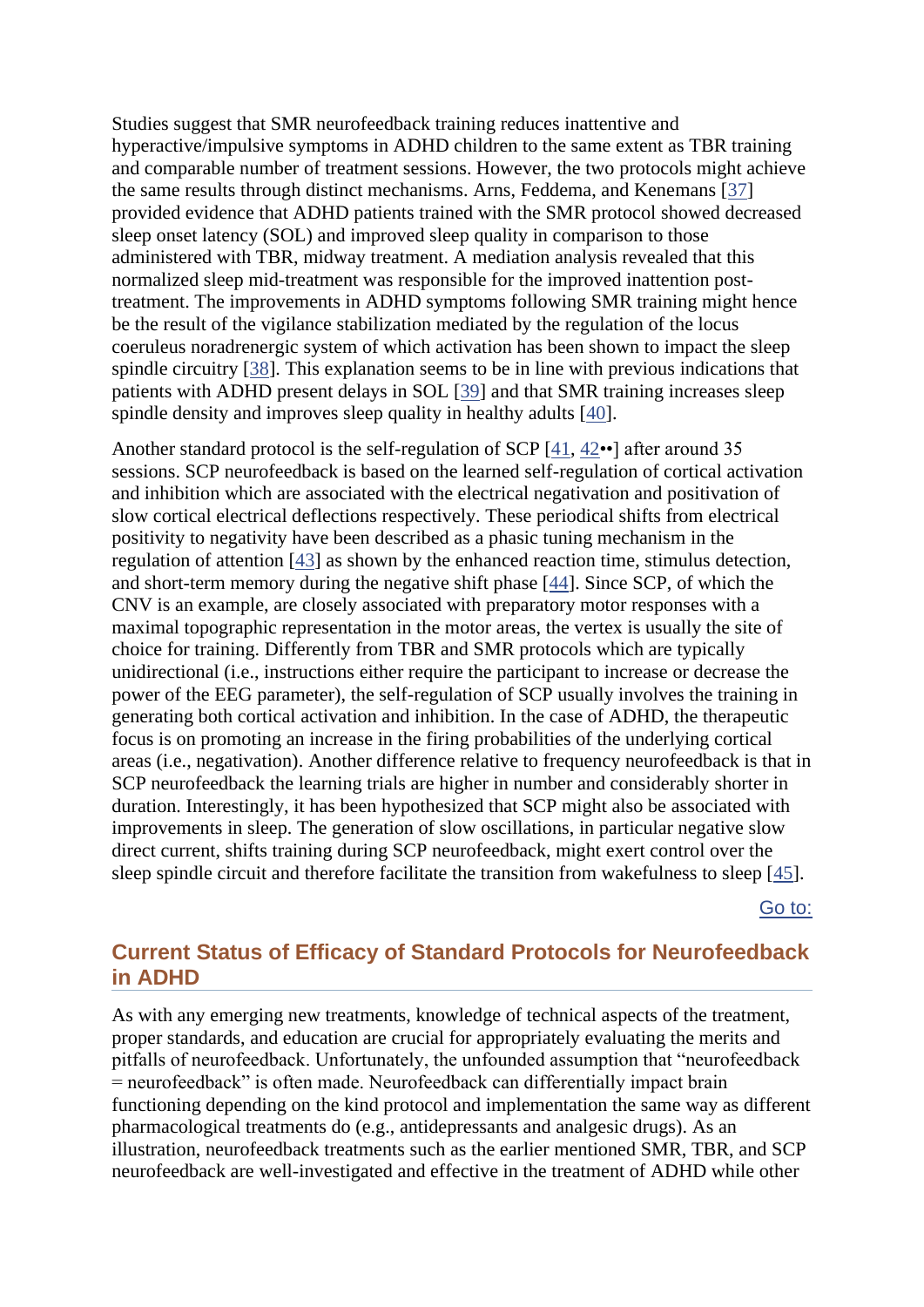approaches such as posterior alpha enhancement have been found to be not effective (for a review, see [\[3\]](https://www.ncbi.nlm.nih.gov/pmc/articles/PMC6538574/#CR3).

Especially when restricted to standard protocols such as TBR, SMR, and SCP protocols [\[3\]](https://www.ncbi.nlm.nih.gov/pmc/articles/PMC6538574/#CR3), neurofeedback is a well-investigated treatment for ADHD. This has become evident from several meta-analyses  $[2, 46 \bullet 47]$  $[2, 46 \bullet 47]$  $[2, 46 \bullet 47]$ , including a critical meta-analysis from the European ADHD Guidelines Group (EAGG) that also conducted a sensitivity analysis focused on so called "blinded" ratings (i.e., teacher reports only) [\[4•](https://www.ncbi.nlm.nih.gov/pmc/articles/PMC6538574/#CR4)]. Blinded ratings have usually lower effects sizes than ratings by people most-proximal to the child and therefore least blinded (e.g., parents) and both rating types are only modestly correlated [\[48\]](https://www.ncbi.nlm.nih.gov/pmc/articles/PMC6538574/#CR48). One explanation for this may be that the rating types focus on different aspects of ADHD symptoms. This is reflected in studies showing different rating-ADHD aspect associations, as for instance parent ratings of hyperactive-impulsive behaviors were found to be correlated with genetics [\[49\]](https://www.ncbi.nlm.nih.gov/pmc/articles/PMC6538574/#CR49), whereas teacher ratings have been shown to be associated to medication effects [\[50\]](https://www.ncbi.nlm.nih.gov/pmc/articles/PMC6538574/#CR50), most likely due to the fast onset of action of psychostimulants. To come back to the latter meta-analysis [\[4•](https://www.ncbi.nlm.nih.gov/pmc/articles/PMC6538574/#CR4)], the researchers did not find an effect of neurofeedback in general on teacher-rated ADHD symptoms, but there was an effect when the analysis was restricted to the above mentioned "standard protocols." Finally, a recent meta-analysis that included 10 RCTs and specifically looked at long-term effects of neurofeedback, compared to active treatments (including psychostimulants) and semi-active treatments (e.g., cognitive training), found that after on average 6 months follow-up, the effects of neurofeedback were superior to semi-active control groups and no different from active treatments including methylphenidate [\[46•](https://www.ncbi.nlm.nih.gov/pmc/articles/PMC6538574/#CR46)•]. Interestingly, this meta-analysis confirmed the trend for medication effects to diminish with time, and the effects of neurofeedback—without additional sessions being conducted—to increase with time. These data suggest the promising aspect, namely of long-term efficacy, of neurofeedback. Currently, one of the largest and most comprehensive double-blind multisite RCT is carried out: the International Collaborative ADHD Neurofeedback study (ICAN). This study consists of a cross-site investigation team with different background of ADHD treatment approaches assessing 140 participants in total (see the study design in [\[51\]](https://www.ncbi.nlm.nih.gov/pmc/articles/PMC6538574/#CR51)), and results are foreseen to be published in 2019.

[Go to:](https://www.ncbi.nlm.nih.gov/pmc/articles/PMC6538574/)

## **Current Status of Institutional and Professional Regulation of Clinical Neurofeedback Implementations**

Although standard protocols turn out to be efficacious and specific, the practical implementation of neurofeedback as a clinical therapy is currently not regulated. This applies to the educational standards, medical security, and the usage of standard protocols indicated for specific disorders such as ADHD. The lack of regulation and agreed upon standards comes with the danger of patients being treated with ineffective neurofeedback protocols applied by unlicensed personal (or even worse by people without any healthrelated background). For instance, although practitioners should stick to standard protocols with functional specificity of the frequency and topographic locations, clinical practice often deviates from what is recommended by research. The lack of regulation and missing standards have furthermore caused a surge in commercial driven applications and proclaimed "innovations" of neurofeedback protocols and implementations. Several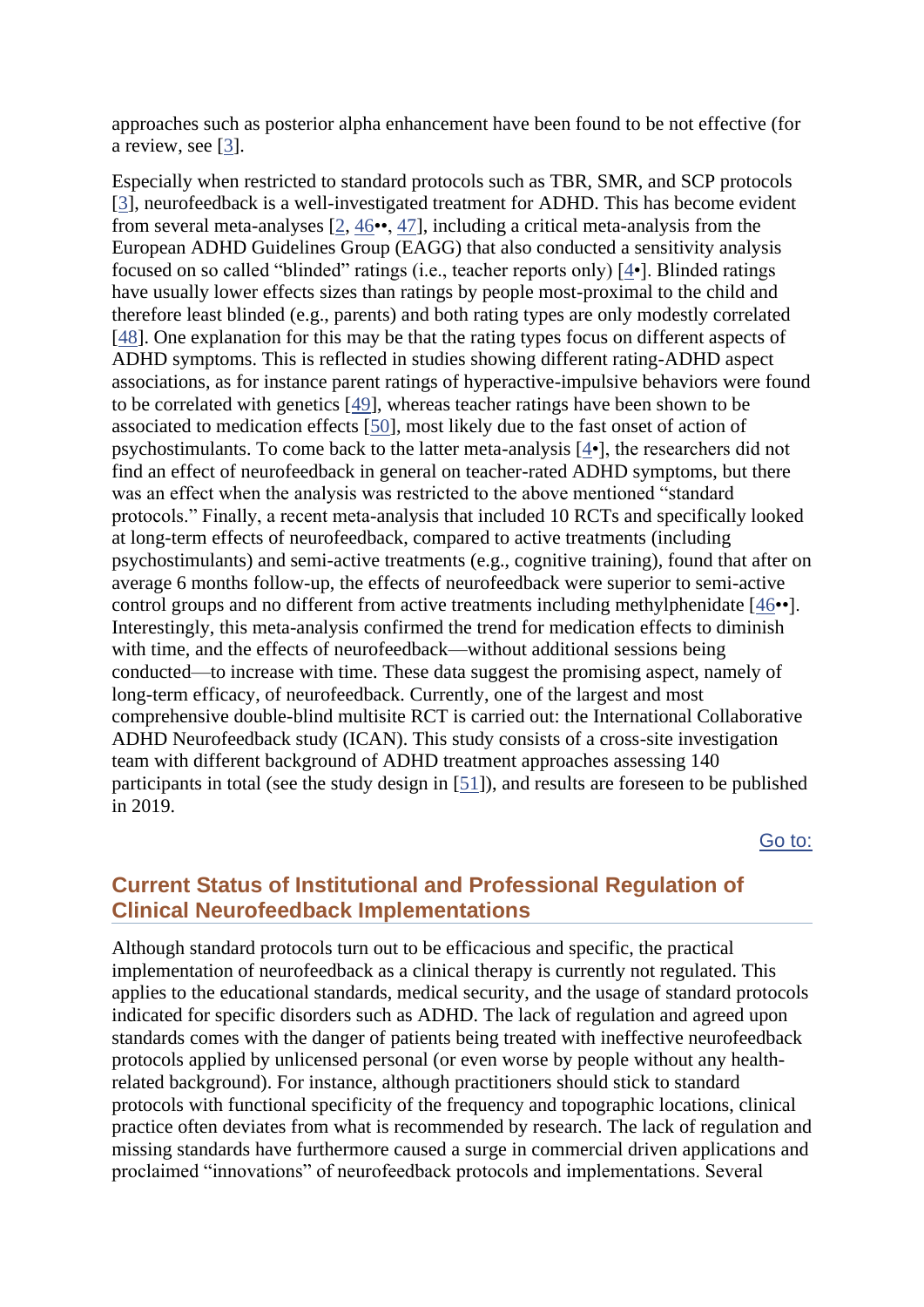studies have now demonstrated that some of those "innovations" and implementations do not work. One example of such ineffective technique is the SmartBrain neurofeedback approach using the "NASA patented engagement index" with Sony PlayStation feedback [\[51,](https://www.ncbi.nlm.nih.gov/pmc/articles/PMC6538574/#CR51) [52\]](https://www.ncbi.nlm.nih.gov/pmc/articles/PMC6538574/#CR52). Additionally, there is no evidence in favor of the efficacy of unconventional neurofeedback protocols used in some neurofeedback clinics [\[53\]](https://www.ncbi.nlm.nih.gov/pmc/articles/PMC6538574/#CR53) and frequently advertised applications such as *Z* score and LORETA neurofeedback [\[54\]](https://www.ncbi.nlm.nih.gov/pmc/articles/PMC6538574/#CR54). Unfortunately, these proclaimed innovations and commercial-driven applications only add noise to the ongoing debate of neurofeedback efficacy and risk "throwing the baby out with the bathwater." However, above all this demonstrates the need for further research into the effectiveness of already available and newly developed neurofeedback protocols (i.e., the number of sessions, targeted brain area, selected brain parameter, working mechanism) in addition to proper "agreed-upon standards" and training within the field of neurofeedback.

Neurofeedback researchers and practitioners can affiliate to scientific and professional organizations at the international and national level. On an international level, there are mainly two societies. The Society of Applied Neuroscience (SAN) [\(http://www.applied](http://www.applied-neuroscience.org/)[neuroscience.org/\)](http://www.applied-neuroscience.org/) is an EU-based nonprofit membership organization for the advancement of neuroscientific knowledge and development of innovative applications for optimizing brain functioning (such as neurofeedback with EEG, fMRI, NIRS). The International Society for Neurofeedback & Research (ISNR [\(https://www.isnr.org\)](https://www.isnr.org/) is a membership organization aimed at supporting scientific research in applied neurosciences, promoting education in the field of neurofeedback, albeit not always clearly separating commercial and objective interests. Other neurofeedback societies or organizations are often connected to certain neurofeedback equipment manufacturers and have (seemingly) conflicting interests. Furthermore, the Biofeedback Certification International Alliance (BCIA) is a broader international licensure also including biofeedback [\(www.BCIA.org\)](http://www.bcia.org/).

[Go to:](https://www.ncbi.nlm.nih.gov/pmc/articles/PMC6538574/)

#### **Conclusions**

Recent years witness a renewed interest in neurofeedback in response to the lack of longterm effects for both medication and behavioral therapy and the side effects of medication. Herein, we provide evidence for the efficacy and specificity of standard neurofeedback protocols, namely theta/beta, sensori-motor rhythm, and slow cortical potential. In line with the guidelines for rating evidence developed by the APA, "standard" neurofeedback protocols have been considered to be "Efficacious and Specific, Level V" in the treatment of ADHD (AAPB Guidelines: [57]).

However, currently there are no uniform standards regarding training courses for neurofeedback that are accepted by expert associations, neither national-wide, nor in the EU or USA. While performing neurofeedback in a therapeutic context, a thorough basic training, a distinct technical understanding of the medical devices, the software, and the EEG caps, as well as continuing education, are imperative. Regarding the medical security performing neurofeedback in a clinical context, neurofeedback devices (hardware: amplifier and EEG caps, neurofeedback software) are neither regulated in a strict way. However, it is essential that besides the absolute minimum technical requirements after the Medical Device Regulation (MDR) EU 2017/745), neurofeedback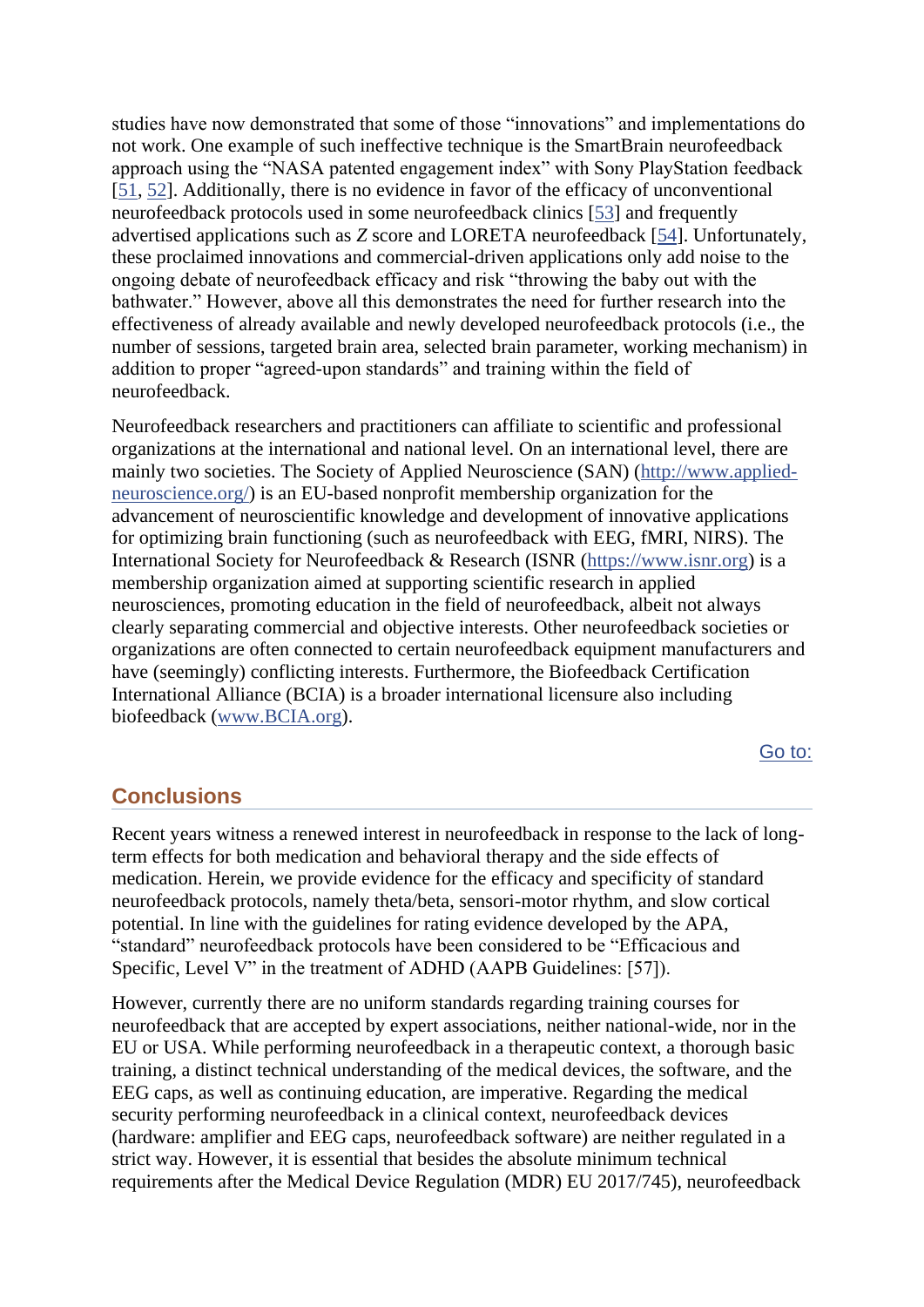devices should be regulated by both the CE (that confirms a medical device meets the essential MDR requirements) and a European equivalent of the Food and Drug Administration (FDA). The FDA enforces laws to protect the consumer's health, safety, and pocketbook. Such potential regulating mechanisms could be implemented by the European medicine regulatory network. In short, tasks ahead concern regulating neurofeedback as therapy, developing internationally accepted binding standards for education and NF implementation and the qualification of neurofeedback trainers.

Last but not least, Brian—now 4 years later—discontinued his medication successfully under medical supervision. Due to neurofeedback, his impulsivity symptoms strongly reduced and he gained control over his concentration, doing well in high school performance.

[Go to:](https://www.ncbi.nlm.nih.gov/pmc/articles/PMC6538574/)

### **Compliance with Ethical Standards**

Conflict of Interest

Stefanie Enriquez-Geppert and Diede Smit each declare that they have no conflict of interest. Miguel G Pimenta declares that he is a lecturer in neurofeedback for the neuroCare Group (Munich, Germany). Martijn Arns (MAr) reports research grants and options from Brain Resource (Sydney, Australia); owns stock in and serves as Chief Scientific Adviser of the neuroCare Group (Munich, Germany) and Director and Researcher of Research Institute Brainclinics (Nijmegen, Netherlands); is a consultant on a National Institute of Mental Health, US-funded iCAN study (CNG 2013); and is a coinventor on four patent applications (A61B5/0402; US2007/0299323, A1; WO2010/139361 A1; one pending) related to EEG, neuromodulation, and psychophysiology (not related to neurofeedback). MAr declares no ownership or financial gains for these patents - just authorship.

Human and Animal Rights and Informed Consent

This article does not contain any studies with human or animal subjects performed by any of the authors.

**Footnotes**

This article is part of the Topical Collection on *Attention-Deficit Disorder*

#### **Publisher's Note**

Springer Nature remains neutral with regard to jurisdictional claims in published maps and institutional affiliations.

[Go to:](https://www.ncbi.nlm.nih.gov/pmc/articles/PMC6538574/)

[Go to:](https://www.ncbi.nlm.nih.gov/pmc/articles/PMC6538574/)

## **References**

[Go to:](https://www.ncbi.nlm.nih.gov/pmc/articles/PMC6538574/)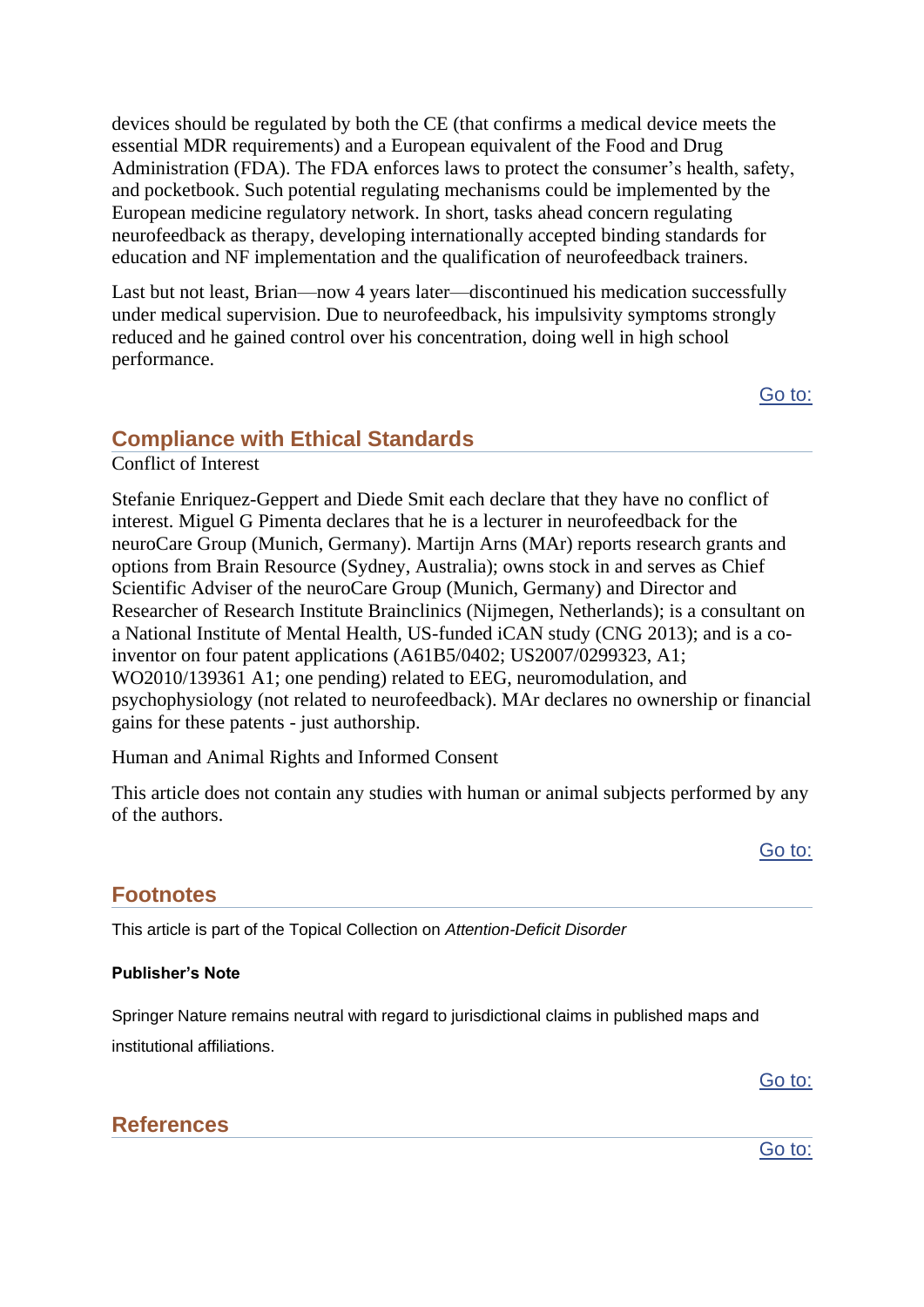## **Papers of particular interest, published recently, have been highlighted as: • Of importance •• Of major importance**

1. Hammond DC, Kirk L. Negative effects and the need for standards of practice in neurofeedback. *Biofeedback.* 1982;35(4):139–145. [\[Google Scholar\]](https://scholar.google.com/scholar_lookup?journal=Biofeedback.&title=Negative+effects+and+the+need+for+standards+of+practice+in+neurofeedback&author=DC+Hammond&author=L+Kirk&volume=35&issue=4&publication_year=1982&pages=139-145&)

2. Arns M, de Ridder S, Strehl U, Breteler M, Coenen A. Efficacy of neurofeedback treatment in ADHD: the effects on inattention, impulsivity and hyperactivity: a metaanalysis. *Clin EEG Neurosci.* 2009;40(3):180–189. [\[PubMed\]](https://www.ncbi.nlm.nih.gov/pubmed/19715181) [\[Google Scholar\]](https://scholar.google.com/scholar_lookup?journal=Clin+EEG+Neurosci&title=Efficacy+of+neurofeedback+treatment+in+ADHD:+the+effects+on+inattention,+impulsivity+and+hyperactivity:+a+meta-analysis&author=M+Arns&author=S+de+Ridder&author=U+Strehl&author=M+Breteler&author=A+Coenen&volume=40&issue=3&publication_year=2009&pages=180-189&pmid=19715181&)

3. Arns M, Heinrich H, Strehl U. Evaluation of neurofeedback in ADHD: the long and winding road. *Biol Psychol.* 2014;95:108–115. [\[PubMed\]](https://www.ncbi.nlm.nih.gov/pubmed/24321363) [\[Google Scholar\]](https://scholar.google.com/scholar_lookup?journal=Biol+Psychol&title=Evaluation+of+neurofeedback+in+ADHD:+the+long+and+winding+road&author=M+Arns&author=H+Heinrich&author=U+Strehl&volume=95&publication_year=2014&pages=108-115&pmid=24321363&)

4. Cortese S, Ferrin M, Brandeis D, Holtmann M, Aggensteiner P, Daley D, et al. Neurofeedback for attention-deficit/hyperactivity disorder: meta-Analysis of clinical and neuropsychological outcomes from randomized controlled trials. *J Am Acad Child Adolesc Psychiatry.* 2016;55(6):444–455. [\[PubMed\]](https://www.ncbi.nlm.nih.gov/pubmed/27238063) [\[Google Scholar\]](https://scholar.google.com/scholar_lookup?journal=J+Am+Acad+Child+Adolesc+Psychiatry&title=Neurofeedback+for+attention-deficit/hyperactivity+disorder:+meta-Analysis+of+clinical+and+neuropsychological+outcomes+from+randomized+controlled+trials&author=S+Cortese&author=M+Ferrin&author=D+Brandeis&author=M+Holtmann&author=P+Aggensteiner&volume=55&issue=6&publication_year=2016&pages=444-455&pmid=27238063&)

5. Taylor E, Dopfner M, Sergeant J. European clinical guidelines for hyperkinetic disorder – first upgrade. *Eur Child Adolesc Psychiatry.* 2004;13(Suppl 1):i7– i30. [\[PubMed\]](https://www.ncbi.nlm.nih.gov/pubmed/15322953) [\[Google Scholar\]](https://scholar.google.com/scholar_lookup?journal=Eur+Child+Adolesc+Psychiatry&title=European+clinical+guidelines+for+hyperkinetic+disorder+%E2%80%93+first+upgrade&author=E+Taylor&author=M+Dopfner&author=J+Sergeant&volume=13&issue=Suppl+1&publication_year=2004&pages=i7-i30&pmid=15322953&)

6. Daly BP, Creed T, Xanthopoulos M, Brown RT. Psychosocial treatments for children with attention deficit/hyperactivity disorder. *Neuropsychol Rev.* 2007;17(1):73– 89. [\[PubMed\]](https://www.ncbi.nlm.nih.gov/pubmed/17260167) [\[Google Scholar\]](https://scholar.google.com/scholar_lookup?journal=Neuropsychol+Rev&title=Psychosocial+treatments+for+children+with+attention+deficit/hyperactivity+disorder&author=BP+Daly&author=T+Creed&author=M+Xanthopoulos&author=RT+Brown&volume=17&issue=1&publication_year=2007&pages=73-89&pmid=17260167&)

7. Faraone SV, Buitelaar J. Comparing the efficacy of stimulants for ADHD in children and adolescents using meta-analysis. *Eur Child Adolesc Psychiatry.* 2010;19(4):353– 364. [\[PubMed\]](https://www.ncbi.nlm.nih.gov/pubmed/19763664) [\[Google Scholar\]](https://scholar.google.com/scholar_lookup?journal=Eur+Child+Adolesc+Psychiatry&title=Comparing+the+efficacy+of+stimulants+for+ADHD+in+children+and+adolescents+using+meta-analysis&author=SV+Faraone&author=J+Buitelaar&volume=19&issue=4&publication_year=2010&pages=353-364&pmid=19763664&)

8. Molina BSG, Hinshaw SP, Swanson JM, Arnold LE, Vitiello B, Jensen PS, Epstein JN, Hoza B, Hechtman L, Abikoff HB, Elliott GR, Greenhill LL, Newcorn JH, Wells KC, Wigal T, Gibbons RD, Hur K, Houck PR, MTA Cooperative Group The MTA at 8 years: prospective follow-up of children treated for combined-type ADHD in a multisite study. *J Am Acad Child Adolesc Psychiatry.* 2009;48(5):484–500. [\[PMC free](https://www.ncbi.nlm.nih.gov/pmc/articles/PMC3063150/)  [article\]](https://www.ncbi.nlm.nih.gov/pmc/articles/PMC3063150/) [\[PubMed\]](https://www.ncbi.nlm.nih.gov/pubmed/19318991) [\[Google Scholar\]](https://scholar.google.com/scholar_lookup?journal=J+Am+Acad+Child+Adolesc+Psychiatry&title=The+MTA+at+8+years:+prospective+follow-up+of+children+treated+for+combined-type+ADHD+in+a+multisite+study&author=BSG+Molina&author=SP+Hinshaw&author=JM+Swanson&author=LE+Arnold&author=B+Vitiello&volume=48&issue=5&publication_year=2009&pages=484-500&pmid=19318991&)

9. Storebø OJ, Ramstad E, Krogh HB, Nilausen TD, Skoog M, Holmskov M, et al. Methylphenidate for children and adolescents with attention deficit hyperactivity disorder (ADHD) *Cochrane Database Syst Rev.* 2015;11:CD009885. [\[PubMed\]](https://www.ncbi.nlm.nih.gov/pubmed/26599576) [\[Google Scholar\]](https://scholar.google.com/scholar_lookup?journal=Cochrane+Database+Syst+Rev&title=Methylphenidate+for+children+and+adolescents+with+attention+deficit+hyperactivity+disorder+(ADHD)&author=OJ+Storeb%C3%B8&author=E+Ramstad&author=HB+Krogh&author=TD+Nilausen&author=M+Skoog&volume=11&publication_year=2015&pages=CD009885&)

10. Charach A, Figueroa M, Chen S, Ickowicz A, Schachar R. Stimulant treatment over 5 years: effects on growth. *J Am Acad Child Adolesc Psychiatry.* 2006;45(4):415– 421. [\[PubMed\]](https://www.ncbi.nlm.nih.gov/pubmed/16601646) [\[Google Scholar\]](https://scholar.google.com/scholar_lookup?journal=J+Am+Acad+Child+Adolesc+Psychiatry&title=Stimulant+treatment+over+5+years:+effects+on+growth&author=A+Charach&author=M+Figueroa&author=S+Chen&author=A+Ickowicz&author=R+Schachar&volume=45&issue=4&publication_year=2006&pages=415-421&pmid=16601646&)

11. Sonuga-Barke EJ, Brandeis D, Holtmann M, Cortese S. Computer-based cognitive training for attention-deficit/hyperactivity disorder: a review of current evidence. *Child Adolesc Psychiatr Clin N Am.* 2014;23(4):807–824. [\[PubMed\]](https://www.ncbi.nlm.nih.gov/pubmed/25220088) [\[Google Scholar\]](https://scholar.google.com/scholar_lookup?journal=Child+Adolesc+Psychiatr+Clin+N+Am&title=Computer-based+cognitive+training+for+attention-deficit/hyperactivity+disorder:+a+review+of+current+evidence&author=EJ+Sonuga-Barke&author=D+Brandeis&author=M+Holtmann&author=S+Cortese&volume=23&issue=4&publication_year=2014&pages=807-824&pmid=25220088&)

12. Enriquez-Geppert S, Huster RJ, Herrmann CS. EEG-neurofeedback as a tool to modulate cognition and behavior: a review tutorial. *Front Hum Neurosci.* 2017;11:51. [\[PMC free article\]](https://www.ncbi.nlm.nih.gov/pmc/articles/PMC5319996/) [\[PubMed\]](https://www.ncbi.nlm.nih.gov/pubmed/28275344) [\[Google Scholar\]](https://scholar.google.com/scholar_lookup?journal=Front+Hum+Neurosci&title=EEG-neurofeedback+as+a+tool+to+modulate+cognition+and+behavior:+a+review+tutorial&author=S+Enriquez-Geppert&author=RJ+Huster&author=CS+Herrmann&volume=11&publication_year=2017&pages=51&pmid=28275344&)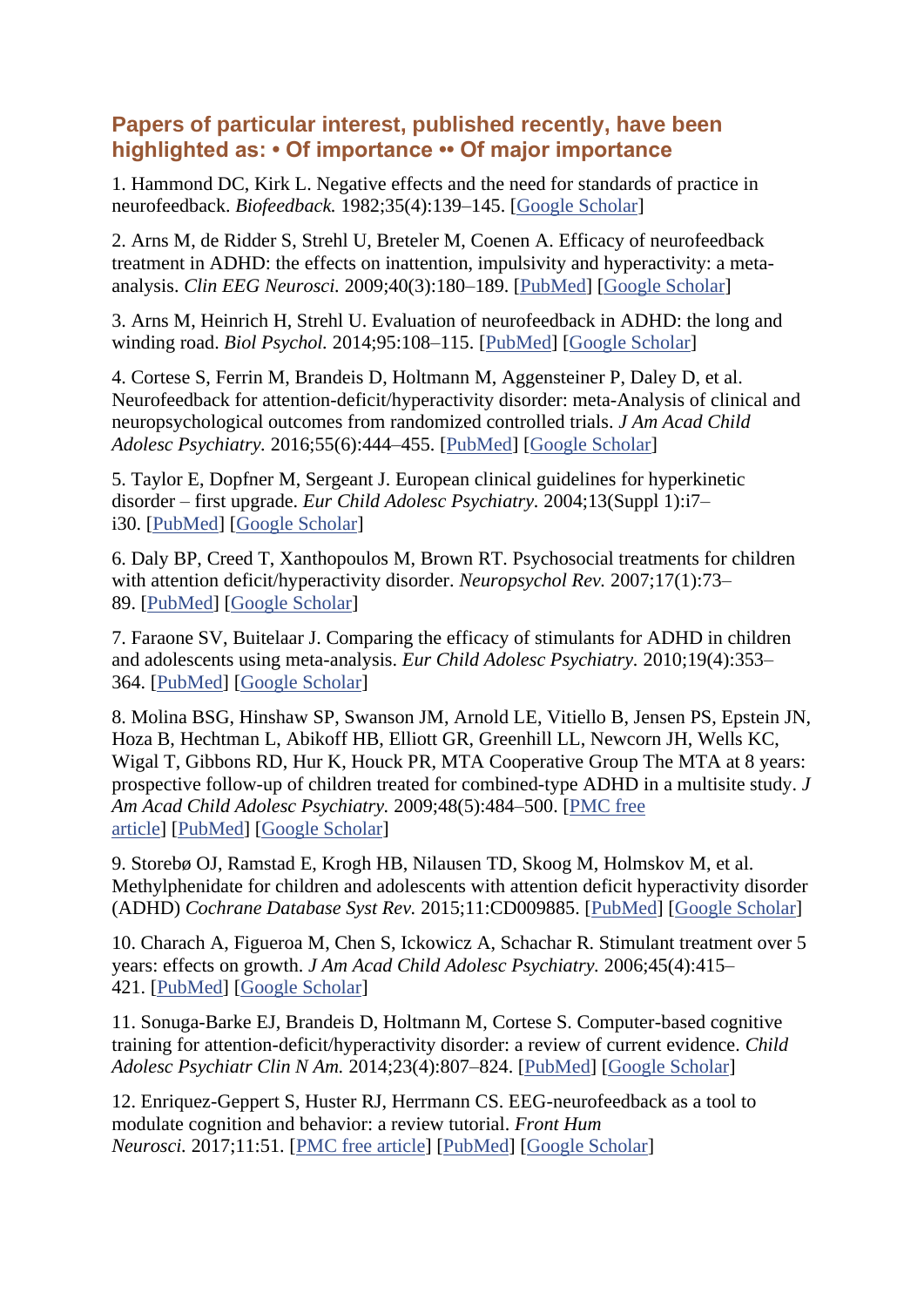13. Ros T, Baars BJ, Lanius RA, Vuilleumier P. Tuning pathological brain oscillations with neurofeedback: a systems neuroscience framework. *Front Hum Neurosci.* 2014;8:1008. [\[PMC free article\]](https://www.ncbi.nlm.nih.gov/pmc/articles/PMC4270171/) [\[PubMed\]](https://www.ncbi.nlm.nih.gov/pubmed/25566028) [\[Google Scholar\]](https://scholar.google.com/scholar_lookup?journal=Front+Hum+Neurosci&title=Tuning+pathological+brain+oscillations+with+neurofeedback:+a+systems+neuroscience+framework&author=T+Ros&author=BJ+Baars&author=RA+Lanius&author=P+Vuilleumier&volume=8&publication_year=2014&pages=1008&pmid=25566028&)

14. Escolano C, Aquilar M, Minguey J. EEG-based upper alpha neurofeedback training improves working memory performance. Conf Proc IEEE Eng Med Biol Soc. 2011:2327–30. [\[PubMed\]](https://www.ncbi.nlm.nih.gov/pubmed/22254807)

15. Ros T, Munneke M, Ruge D, Gruzelier J, Rothwell J. Endogenous control of waking brain rhythms induces neuroplasticity in humans. *Eur J Neurosci.* 2010;31(4):770– 778. [\[PubMed\]](https://www.ncbi.nlm.nih.gov/pubmed/20384819) [\[Google Scholar\]](https://scholar.google.com/scholar_lookup?journal=Eur+J+Neurosci&title=Endogenous+control+of+waking+brain+rhythms+induces+neuroplasticity+in+humans&author=T+Ros&author=M+Munneke&author=D+Ruge&author=J+Gruzelier&author=J+Rothwell&volume=31&issue=4&publication_year=2010&pages=770-778&pmid=20384819&)

16. Engelbregt HJ, Keeser D, Van Eijk L, Suiker EM, Eichhorn D, Karch S, et al. Short and long-term effects of sham-controlled prefrontal EEG-neurofeedback training in healthy subjects. *Clin Neurophysiol.* 2016;127(4):1931–1937. [\[PubMed\]](https://www.ncbi.nlm.nih.gov/pubmed/26971473) [\[Google](https://scholar.google.com/scholar_lookup?journal=Clin+Neurophysiol&title=Short+and+long-term+effects+of+sham-controlled+prefrontal+EEG-neurofeedback+training+in+healthy+subjects&author=HJ+Engelbregt&author=D+Keeser&author=L+Van+Eijk&author=EM+Suiker&author=D+Eichhorn&volume=127&issue=4&publication_year=2016&pages=1931-1937&pmid=26971473&)  [Scholar\]](https://scholar.google.com/scholar_lookup?journal=Clin+Neurophysiol&title=Short+and+long-term+effects+of+sham-controlled+prefrontal+EEG-neurofeedback+training+in+healthy+subjects&author=HJ+Engelbregt&author=D+Keeser&author=L+Van+Eijk&author=EM+Suiker&author=D+Eichhorn&volume=127&issue=4&publication_year=2016&pages=1931-1937&pmid=26971473&)

17. Enriquez-Geppert S, Huster RJ, Figge C, Herrmann CS. Self-regulation of frontalmidline theta facilitates memory updating and mental set shifting. *Front Behav Neurosci.* 2014;8:420. [\[PMC free article\]](https://www.ncbi.nlm.nih.gov/pmc/articles/PMC4257088/) [\[PubMed\]](https://www.ncbi.nlm.nih.gov/pubmed/25538585) [\[Google Scholar\]](https://scholar.google.com/scholar_lookup?journal=Front+Behav+Neurosci&title=Self-regulation+of+frontal-midline+theta+facilitates+memory+updating+and+mental+set+shifting&author=S+Enriquez-Geppert&author=RJ+Huster&author=C+Figge&author=CS+Herrmann&volume=8&publication_year=2014&pages=420&pmid=25538585&)

18. Alegria AA, Wulff M, Brinson H, Barker GJ, Norman LJ, Brandeis D, et al. Realtime fMRI neurofeedback in adolescents with attention deficit hyperactivity disorder. *Hum Brain Mapp.* 2017;38(6):3190–3209. [\[PMC free](https://www.ncbi.nlm.nih.gov/pmc/articles/PMC5434828/)  [article\]](https://www.ncbi.nlm.nih.gov/pmc/articles/PMC5434828/) [\[PubMed\]](https://www.ncbi.nlm.nih.gov/pubmed/28342214) [\[Google Scholar\]](https://scholar.google.com/scholar_lookup?journal=Hum+Brain+Mapp&title=Real-time+fMRI+neurofeedback+in+adolescents+with+attention+deficit+hyperactivity+disorder&author=AA+Alegria&author=M+Wulff&author=H+Brinson&author=GJ+Barker&author=LJ+Norman&volume=38&issue=6&publication_year=2017&pages=3190-3209&pmid=28342214&)

19. Durup G, Fessard A. I. L'électrencéphalogramme de l'homme. Observations psychophysiologiques relatives à l'action des stimuli visuels et auditifs. *Ann Psychol.* 1935;36(1):1–32. [\[Google Scholar\]](https://scholar.google.com/scholar_lookup?journal=Ann+Psychol&title=I.+L%E2%80%99%C3%A9lectrenc%C3%A9phalogramme+de+l%E2%80%99homme.+Observations+psycho-physiologiques+relatives+%C3%A0+l%E2%80%99action+des+stimuli+visuels+et+auditifs&author=G+Durup&author=A+Fessard&volume=36&issue=1&publication_year=1935&pages=1-32&)

20. Jasper H, Shagass C. Conditioning the occipital alpha rhythm in man. *J Exp Psychol.* 1941;28(5):373–388. [\[Google Scholar\]](https://scholar.google.com/scholar_lookup?journal=J+Exp+Psychol&title=Conditioning+the+occipital+alpha+rhythm+in+man&author=H+Jasper&author=C+Shagass&volume=28&issue=5&publication_year=1941&pages=373-388&)

21. Jasper H, Shagass C. Conscious time judgments related to conditioned time intervals and voluntary control of the alpha rhythm. *J Exp Psychol.* 1941;28(6):503–508. [\[Google](https://scholar.google.com/scholar_lookup?journal=J+Exp+Psychol&title=Conscious+time+judgments+related+to+conditioned+time+intervals+and+voluntary+control+of+the+alpha+rhythm&author=H+Jasper&author=C+Shagass&volume=28&issue=6&publication_year=1941&pages=503-508&)  [Scholar\]](https://scholar.google.com/scholar_lookup?journal=J+Exp+Psychol&title=Conscious+time+judgments+related+to+conditioned+time+intervals+and+voluntary+control+of+the+alpha+rhythm&author=H+Jasper&author=C+Shagass&volume=28&issue=6&publication_year=1941&pages=503-508&)

22. Sterman B, LoPresti RW, Fairchild MD. Electroencephalographic and behavioral studies of monomethylhydrazine toxicity in the cat. *J Neurother.* 2010;14(4):293– 300. [\[Google Scholar\]](https://scholar.google.com/scholar_lookup?journal=J+Neurother&title=Electroencephalographic+and+behavioral+studies+of+monomethylhydrazine+toxicity+in+the+cat&author=B+Sterman&author=RW+LoPresti&author=MD+Fairchild&volume=14&issue=4&publication_year=2010&pages=293-300&)

23. Sterman MB, Friar L. Suppression of seizures in an epileptic following sensorimotor EEG feedback training. *Electroencephalogr Clin Neurophysiol.* 1972;33(1):89– 95. [\[PubMed\]](https://www.ncbi.nlm.nih.gov/pubmed/4113278) [\[Google Scholar\]](https://scholar.google.com/scholar_lookup?journal=Electroencephalogr+Clin+Neurophysiol&title=Suppression+of+seizures+in+an+epileptic+following+sensorimotor+EEG+feedback+training&author=MB+Sterman&author=L+Friar&volume=33&issue=1&publication_year=1972&pages=89-95&pmid=4113278&)

24. Lubar JF, Shouse MN. EEG and behavioral changes in a hyperkinetic child concurrent with training of the sensorimotor rhythm (SMR) *Biofeedback Self Regul.* 1976;1(3):293–306. [\[PubMed\]](https://www.ncbi.nlm.nih.gov/pubmed/990355) [\[Google Scholar\]](https://scholar.google.com/scholar_lookup?journal=Biofeedback+Self+Regul&title=EEG+and+behavioral+changes+in+a+hyperkinetic+child+concurrent+with+training+of+the+sensorimotor+rhythm+(SMR)&author=JF+Lubar&author=MN+Shouse&volume=1&issue=3&publication_year=1976&pages=293-306&pmid=990355&)

25. McAdam DW, Irwin DA, Rebert CS, Knott JR. Conative control of the contingent negative variation. *Electroencephalogr Clin Neurophysiol.* 1966;21(2):194– 195. [\[PubMed\]](https://www.ncbi.nlm.nih.gov/pubmed/4162012) [\[Google Scholar\]](https://scholar.google.com/scholar_lookup?journal=Electroencephalogr+Clin+Neurophysiol&title=Conative+control+of+the+contingent+negative+variation&author=DW+McAdam&author=DA+Irwin&author=CS+Rebert&author=JR+Knott&volume=21&issue=2&publication_year=1966&pages=194-195&pmid=4162012&)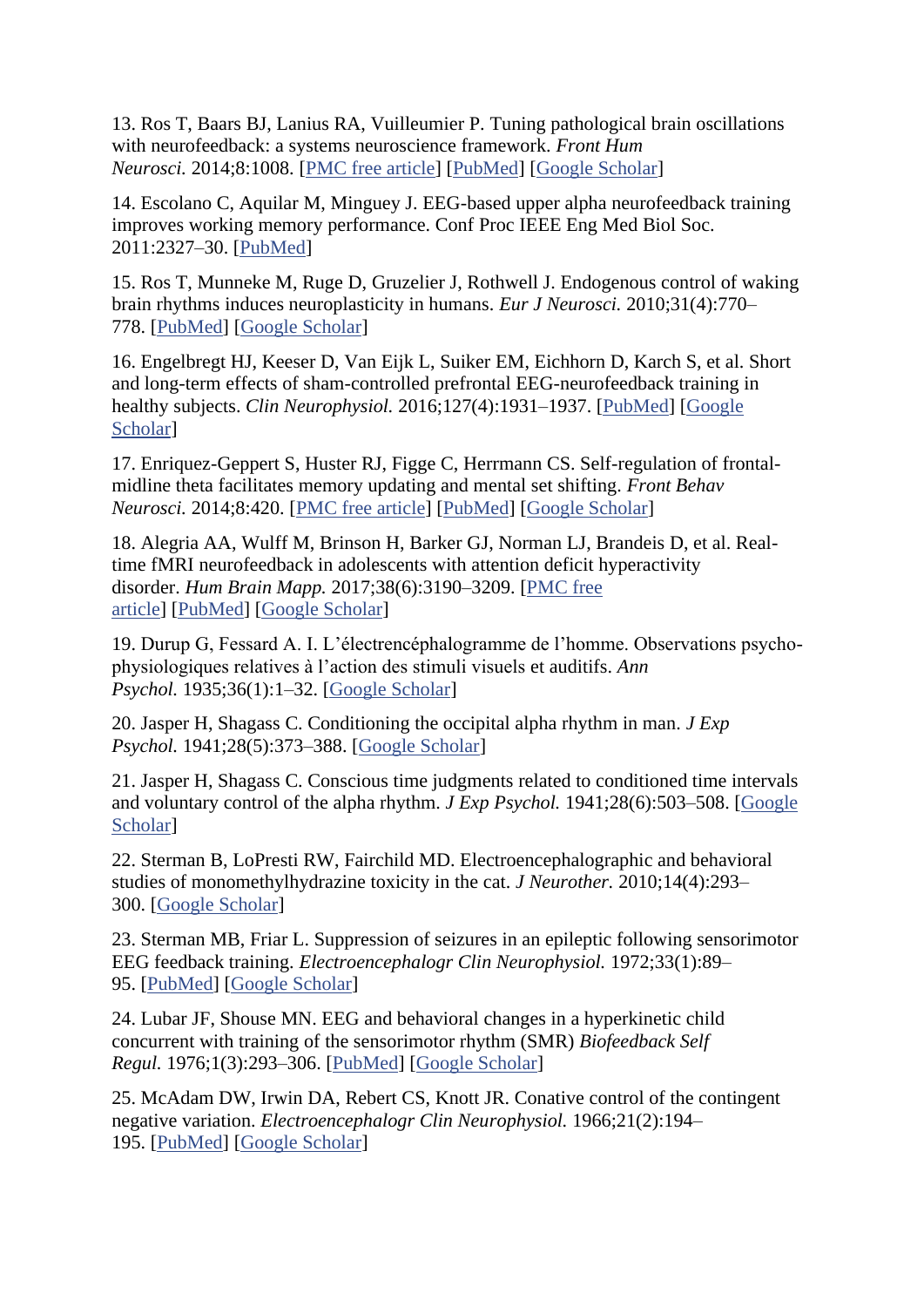26. Heinrich H, Gevensleben H, Freisleder FJ, Moll GH, Rothenberger A. Training of slow cortical potentials in attention-deficit/hyperactivity disorder: evidence for positive behavioral and neurophysiological effects. *Biol Psychiatry.* 2004;55(7):772– 775. [\[PubMed\]](https://www.ncbi.nlm.nih.gov/pubmed/15039008) [\[Google Scholar\]](https://scholar.google.com/scholar_lookup?journal=Biol+Psychiatry&title=Training+of+slow+cortical+potentials+in+attention-deficit/hyperactivity+disorder:+evidence+for+positive+behavioral+and+neurophysiological+effects&author=H+Heinrich&author=H+Gevensleben&author=FJ+Freisleder&author=GH+Moll&author=A+Rothenberger&volume=55&issue=7&publication_year=2004&pages=772-775&pmid=15039008&)

27. Barry RJ, Clarke AR, Johnstone SJ. A review of electrophysiology in attentiondeficit/hyperactivity disorder: I. Qualitative and quantitative electroencephalography. *Clin Neurophysiol.* 2003;114(2):171–183. [\[PubMed\]](https://www.ncbi.nlm.nih.gov/pubmed/12559224) [\[Google](https://scholar.google.com/scholar_lookup?journal=Clin+Neurophysiol&title=A+review+of+electrophysiology+in+attention-deficit/hyperactivity+disorder:+I.+Qualitative+and+quantitative+electroencephalography&author=RJ+Barry&author=AR+Clarke&author=SJ+Johnstone&volume=114&issue=2&publication_year=2003&pages=171-183&pmid=12559224&)  [Scholar\]](https://scholar.google.com/scholar_lookup?journal=Clin+Neurophysiol&title=A+review+of+electrophysiology+in+attention-deficit/hyperactivity+disorder:+I.+Qualitative+and+quantitative+electroencephalography&author=RJ+Barry&author=AR+Clarke&author=SJ+Johnstone&volume=114&issue=2&publication_year=2003&pages=171-183&pmid=12559224&)

28. Bresnahan SM, Barry RJ. Specificity of quantitative EEG analysis in adults with attention deficit hyperactivity disorder. *Psychiatry Res.* 2002;112(2):133– 144. [\[PubMed\]](https://www.ncbi.nlm.nih.gov/pubmed/12429359) [\[Google Scholar\]](https://scholar.google.com/scholar_lookup?journal=Psychiatry+Res&title=Specificity+of+quantitative+EEG+analysis+in+adults+with+attention+deficit+hyperactivity+disorder&author=SM+Bresnahan&author=RJ+Barry&volume=112&issue=2&publication_year=2002&pages=133-144&pmid=12429359&)

29. Bresnahan SM, Anderson JW, Barry RJ. Age-related changes in quantitative EEG in attention-deficit/hyperactivity disorder. *Biol Psychiatry.* 1999;46(12):1690– 1697. [\[PubMed\]](https://www.ncbi.nlm.nih.gov/pubmed/10624551) [\[Google Scholar\]](https://scholar.google.com/scholar_lookup?journal=Biol+Psychiatry&title=Age-related+changes+in+quantitative+EEG+in+attention-deficit/hyperactivity+disorder&author=SM+Bresnahan&author=JW+Anderson&author=RJ+Barry&volume=46&issue=12&publication_year=1999&pages=1690-1697&pmid=10624551&)

30. Clarke AR, Barry RJ, Heaven PCL, McCarthy R, Selikowitz M, Byrne MK. EEG in adults with attention-deficit/hyperactivity disorder. *Int J Psychophysiol.* 2008;70(3):176– 183. [\[PubMed\]](https://www.ncbi.nlm.nih.gov/pubmed/18662727) [\[Google Scholar\]](https://scholar.google.com/scholar_lookup?journal=Int+J+Psychophysiol&title=EEG+in+adults+with+attention-deficit/hyperactivity+disorder&author=AR+Clarke&author=RJ+Barry&author=PCL+Heaven&author=R+McCarthy&author=M+Selikowitz&volume=70&issue=3&publication_year=2008&pages=176-183&pmid=18662727&)

31. Duric NS, Assmus J, Gundersen D, Elgen IB. Neurofeedback for the treatment of children and adolescents with ADHD: a randomized and controlled clinical trial using parental reports. *BMC Psychiatry.* 2012;12:107. [\[PMC free article\]](https://www.ncbi.nlm.nih.gov/pmc/articles/PMC3441233/) [\[PubMed\]](https://www.ncbi.nlm.nih.gov/pubmed/22877086) [\[Google](https://scholar.google.com/scholar_lookup?journal=BMC+Psychiatry&title=Neurofeedback+for+the+treatment+of+children+and+adolescents+with+ADHD:+a+randomized+and+controlled+clinical+trial+using+parental+reports&author=NS+Duric&author=J+Assmus&author=D+Gundersen&author=IB+Elgen&volume=12&publication_year=2012&pages=107&pmid=22877086&)  [Scholar\]](https://scholar.google.com/scholar_lookup?journal=BMC+Psychiatry&title=Neurofeedback+for+the+treatment+of+children+and+adolescents+with+ADHD:+a+randomized+and+controlled+clinical+trial+using+parental+reports&author=NS+Duric&author=J+Assmus&author=D+Gundersen&author=IB+Elgen&volume=12&publication_year=2012&pages=107&pmid=22877086&)

32. Meisel V, Servera M, Garcia-Banda G, Cardo E, Moreno I. Neurofeedback and standard pharmacological intervention in ADHD: a randomized controlled trial with sixmonth follow-up. *Biol Psychol.* 2013;94(1):12–21. [\[PubMed\]](https://www.ncbi.nlm.nih.gov/pubmed/23665196) [\[Google Scholar\]](https://scholar.google.com/scholar_lookup?journal=Biol+Psychol&title=Neurofeedback+and+standard+pharmacological+intervention+in+ADHD:+a+randomized+controlled+trial+with+six-month+follow-up&author=V+Meisel&author=M+Servera&author=G+Garcia-Banda&author=E+Cardo&author=I+Moreno&volume=94&issue=1&publication_year=2013&pages=12-21&pmid=23665196&)

33. Gevensleben H, Rothenberger A, Moll GH, Heinrich H. Neurofeedback in children with ADHD: validation and challenges. *Expert Rev Neurother.* 2012;12(4):447– 460. [\[PubMed\]](https://www.ncbi.nlm.nih.gov/pubmed/22449216) [\[Google Scholar\]](https://scholar.google.com/scholar_lookup?journal=Expert+Rev+Neurother&title=Neurofeedback+in+children+with+ADHD:+validation+and+challenges&author=H+Gevensleben&author=A+Rothenberger&author=GH+Moll&author=H+Heinrich&volume=12&issue=4&publication_year=2012&pages=447-460&pmid=22449216&)

34. Egner T, Gruzelier JH. EEG biofeedback of low beta band components: frequencyspecific effects on variables of attention and event-related brain potentials. *Clin Neurophysiol.* 2004;115(1):131–139. [\[PubMed\]](https://www.ncbi.nlm.nih.gov/pubmed/14706480) [\[Google Scholar\]](https://scholar.google.com/scholar_lookup?journal=Clin+Neurophysiol&title=EEG+biofeedback+of+low+beta+band+components:+frequency-specific+effects+on+variables+of+attention+and+event-related+brain+potentials&author=T+Egner&author=JH+Gruzelier&volume=115&issue=1&publication_year=2004&pages=131-139&pmid=14706480&)

35. Shouse MN, Lubar JF. Operant conditioning of EEG rhythms and Ritalin in the treatment of hyperkinesis. *Biofeedback Self Regul.* 1979;4(4):299– 312. [\[PubMed\]](https://www.ncbi.nlm.nih.gov/pubmed/526475) [\[Google Scholar\]](https://scholar.google.com/scholar_lookup?journal=Biofeedback+Self+Regul&title=Operant+conditioning+of+EEG+rhythms+and+Ritalin+in+the+treatment+of+hyperkinesis&author=MN+Shouse&author=JF+Lubar&volume=4&issue=4&publication_year=1979&pages=299-312&pmid=526475&)

36. Sterman MB, Macdonald LR, Stone RK. Biofeedback training of the sensorimotor electroencephalogram rhythm in man: effects on epilepsy. *Epilepsia.* 1974;15(3):395– 416. [\[PubMed\]](https://www.ncbi.nlm.nih.gov/pubmed/4527675) [\[Google Scholar\]](https://scholar.google.com/scholar_lookup?journal=Epilepsia.&title=Biofeedback+training+of+the+sensorimotor+electroencephalogram+rhythm+in+man:+effects+on+epilepsy&author=MB+Sterman&author=LR+Macdonald&author=RK+Stone&volume=15&issue=3&publication_year=1974&pages=395-416&pmid=4527675&)

37. Arns M, Feddema I, Kenemans JL. Differential effects of theta/beta and SMR neurofeedback in ADHD on sleep onset latency. *Front Hum Neurosci.* 2014;8:1019. [\[PMC free article\]](https://www.ncbi.nlm.nih.gov/pmc/articles/PMC4274876/) [\[PubMed\]](https://www.ncbi.nlm.nih.gov/pubmed/25566034) [\[Google Scholar\]](https://scholar.google.com/scholar_lookup?journal=Front+Hum+Neurosci&title=Differential+effects+of+theta/beta+and+SMR+neurofeedback+in+ADHD+on+sleep+onset+latency&author=M+Arns&author=I+Feddema&author=JL+Kenemans&volume=8&publication_year=2014&pages=1019&pmid=25566034&)

38. Sinha SR. Basic mechanisms of sleep and epilepsy. *J Clin Neurophysiol.* 2011;28(2):103–110. [\[PubMed\]](https://www.ncbi.nlm.nih.gov/pubmed/21399513) [\[Google Scholar\]](https://scholar.google.com/scholar_lookup?journal=J+Clin+Neurophysiol&title=Basic+mechanisms+of+sleep+and+epilepsy&author=SR+Sinha&volume=28&issue=2&publication_year=2011&pages=103-110&pmid=21399513&)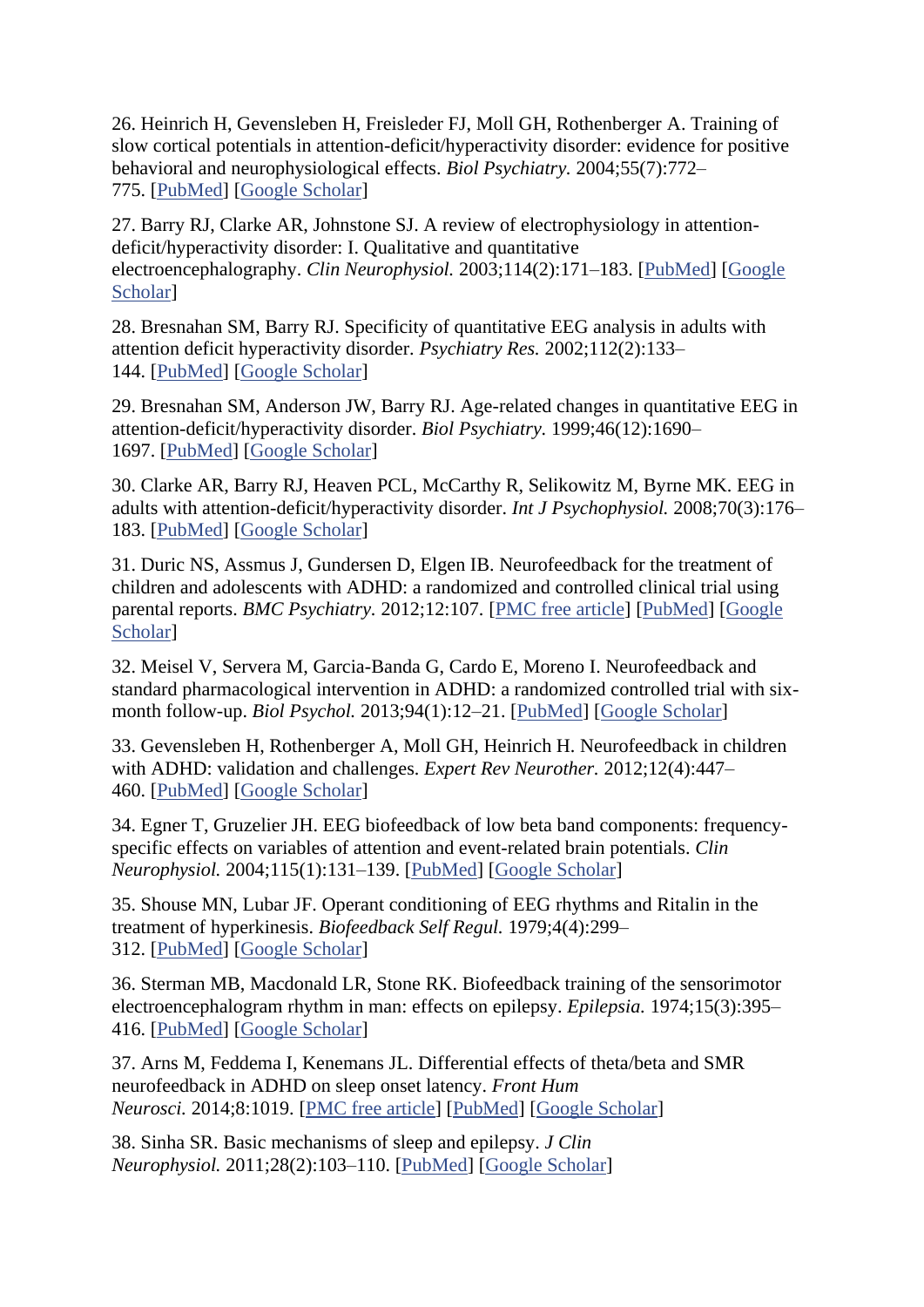39. Van Veen MM, Kooij JJS, Boonstra AM, Gordijn MCM, Van Someren EJW. Delayed circadian rhythm in adults with attention-deficit/hyperactivity disorder and chronic sleep-onset insomnia. *Biol Psychiatry.* 2010;67(11):1091– 1096. [\[PubMed\]](https://www.ncbi.nlm.nih.gov/pubmed/20163790) [\[Google Scholar\]](https://scholar.google.com/scholar_lookup?journal=Biol+Psychiatry&title=Delayed+circadian+rhythm+in+adults+with+attention-deficit/hyperactivity+disorder+and+chronic+sleep-onset+insomnia&author=MM+Van+Veen&author=JJS+Kooij&author=AM+Boonstra&author=MCM+Gordijn&author=EJW+Van+Someren&volume=67&issue=11&publication_year=2010&pages=1091-1096&pmid=20163790&)

40. Schabus M, Heib DPJ, Lechinger J, Griessenberger H, Klimesch W, Pawlizki A, Kunz AB, Sterman BM, Hoedlmoser K. Enhancing sleep quality and memory in insomnia using instrumental sensorimotor rhythm conditioning. *Biol Psychol.* 2014;95:126–134. [\[PubMed\]](https://www.ncbi.nlm.nih.gov/pubmed/23548378) [\[Google Scholar\]](https://scholar.google.com/scholar_lookup?journal=Biol+Psychol&title=Enhancing+sleep+quality+and+memory+in+insomnia+using+instrumental+sensorimotor+rhythm+conditioning&author=M+Schabus&author=DPJ+Heib&author=J+Lechinger&author=H+Griessenberger&author=W+Klimesch&volume=95&publication_year=2014&pages=126-134&pmid=23548378&)

41. Gevensleben H, Holl B, Albrecht B, Schlamp D, Kratz O, Studer P, Wangler S, Rothenberger A, Moll GH, Heinrich H. Distinct EEG effects related to neurofeedback training in children with ADHD: a randomized controlled trial. *Int J Psychophysiol.* 2009;74(2):149–157. [\[PubMed\]](https://www.ncbi.nlm.nih.gov/pubmed/19712709) [\[Google Scholar\]](https://scholar.google.com/scholar_lookup?journal=Int+J+Psychophysiol&title=Distinct+EEG+effects+related+to+neurofeedback+training+in+children+with+ADHD:+a+randomized+controlled+trial&author=H+Gevensleben&author=B+Holl&author=B+Albrecht&author=D+Schlamp&author=O+Kratz&volume=74&issue=2&publication_year=2009&pages=149-157&pmid=19712709&)

42. Strehl U, Aggensteiner P, Wachtlin D, Brandeis D, Albrecht B, Arana M, et al. Neurofeedback of slow cortical potentials in children with attention-deficit/hyperactivity disorder: a multicenter randomized trial controlling for unspecific effects. *Front Hum Neurosci.* 2017;11:135. [\[PMC free article\]](https://www.ncbi.nlm.nih.gov/pmc/articles/PMC5374218/) [\[PubMed\]](https://www.ncbi.nlm.nih.gov/pubmed/28408873) [\[Google Scholar\]](https://scholar.google.com/scholar_lookup?journal=Front+Hum+Neurosci&title=Neurofeedback+of+slow+cortical+potentials+in+children+with+attention-deficit/hyperactivity+disorder:+a+multicenter+randomized+trial+controlling+for+unspecific+effects&author=U+Strehl&author=P+Aggensteiner&author=D+Wachtlin&author=D+Brandeis&author=B+Albrecht&volume=11&publication_year=2017&pages=135&pmid=28408873&)

43. Rockstroh B, Elbert T, Birbaumer N, Lutzenberger W. Biofeedback-produced hemispheric asymmetry of slow cortical potentials and its behavioural effects. *Int J Psychophysiol.* 1990;9(2):151–165. [\[PubMed\]](https://www.ncbi.nlm.nih.gov/pubmed/2228749) [\[Google Scholar\]](https://scholar.google.com/scholar_lookup?journal=Int+J+Psychophysiol&title=Biofeedback-produced+hemispheric+asymmetry+of+slow+cortical+potentials+and+its+behavioural+effects&author=B+Rockstroh&author=T+Elbert&author=N+Birbaumer&author=W+Lutzenberger&volume=9&issue=2&publication_year=1990&pages=151-165&pmid=2228749&)

44. Birbaumer N, Elbert T, Canavan AG, Rockstroh B. Slow potentials of the cerebral cortex and behavior. *Physiol Rev.* 1990;70(1):1–41. [\[PubMed\]](https://www.ncbi.nlm.nih.gov/pubmed/2404287) [\[Google Scholar\]](https://scholar.google.com/scholar_lookup?journal=Physiol+Rev&title=Slow+potentials+of+the+cerebral+cortex+and+behavior&author=N+Birbaumer&author=T+Elbert&author=AG+Canavan&author=B+Rockstroh&volume=70&issue=1&publication_year=1990&pages=1-41&pmid=2404287&)

45. Marshall L, Mölle M, Born J. Spindle and slow wave rhythms at slow wave sleep transitions are linked to strong shifts in the cortical direct current potential. *Neuroscience.* 2003;121(4):1047–1053. [\[PubMed\]](https://www.ncbi.nlm.nih.gov/pubmed/14580954) [\[Google Scholar\]](https://scholar.google.com/scholar_lookup?journal=Neuroscience.&title=Spindle+and+slow+wave+rhythms+at+slow+wave+sleep+transitions+are+linked+to+strong+shifts+in+the+cortical+direct+current+potential&author=L+Marshall&author=M+M%C3%B6lle&author=J+Born&volume=121&issue=4&publication_year=2003&pages=1047-1053&pmid=14580954&)

46. •• Van Doren J, Arns M, Heinrich H, Vollebregt MA, Strehl U, Loo SK. Sustained effects of neurofeedback in ADHD: A systematic review and meta-analysis. Eur Child Adolesc Psychiatry. 2018:1–13. **This recent meta-analysis with 10 RCTs shows that the effects of neurofeedback increase in time, other than medication effects that diminish with time, and suggest of long-term efficacy of neurofeedback.**

47. Micoulaud-Franchi JA, Geoffroy PA, Fond G, Lopez R, Bioulac S, Philip P. EEG neurofeedback treatments in children with ADHD: an updated meta-analysis of randomized controlled trials. *Front Hum Neurosci.* 2014;8:906. [\[PMC free](https://www.ncbi.nlm.nih.gov/pmc/articles/PMC4230047/)  [article\]](https://www.ncbi.nlm.nih.gov/pmc/articles/PMC4230047/) [\[PubMed\]](https://www.ncbi.nlm.nih.gov/pubmed/25431555) [\[Google Scholar\]](https://scholar.google.com/scholar_lookup?journal=Front+Hum+Neurosci&title=EEG+neurofeedback+treatments+in+children+with+ADHD:+an+updated+meta-analysis+of+randomized+controlled+trials&author=JA+Micoulaud-Franchi&author=PA+Geoffroy&author=G+Fond&author=R+Lopez&author=S+Bioulac&volume=8&publication_year=2014&pages=906&pmid=25431555&)

48. Sollie H, Larsson B, Morch WT. Comparison of mother, father, and teacher reports of ADHD core symptoms in a sample of child psychiatric outpatients. *J Atten Disord.* 2013;17(8):699–710. [\[PubMed\]](https://www.ncbi.nlm.nih.gov/pubmed/22441890) [\[Google Scholar\]](https://scholar.google.com/scholar_lookup?journal=J+Atten+Disord&title=Comparison+of+mother,+father,+and+teacher+reports+of+ADHD+core+symptoms+in+a+sample+of+child+psychiatric+outpatients&author=H+Sollie&author=B+Larsson&author=WT+Morch&volume=17&issue=8&publication_year=2013&pages=699-710&pmid=22441890&)

49. Bralten J, Franke B, Waldman I, Rommelse N, Hartman C, Asherson P, Banaschewski T, Ebstein RP, Gill M, Miranda A, Oades RD, Roeyers H, Rothenberger A, Sergeant JA, Oosterlaan J, Sonuga-Barke E, Steinhausen HC, Faraone SV, Buitelaar JK, Arias-Vásquez A. Candidate genetic pathways for attention deficit/hyperactivity disorder (ADHD) show association to hyperactive/impulsive symptoms in children with